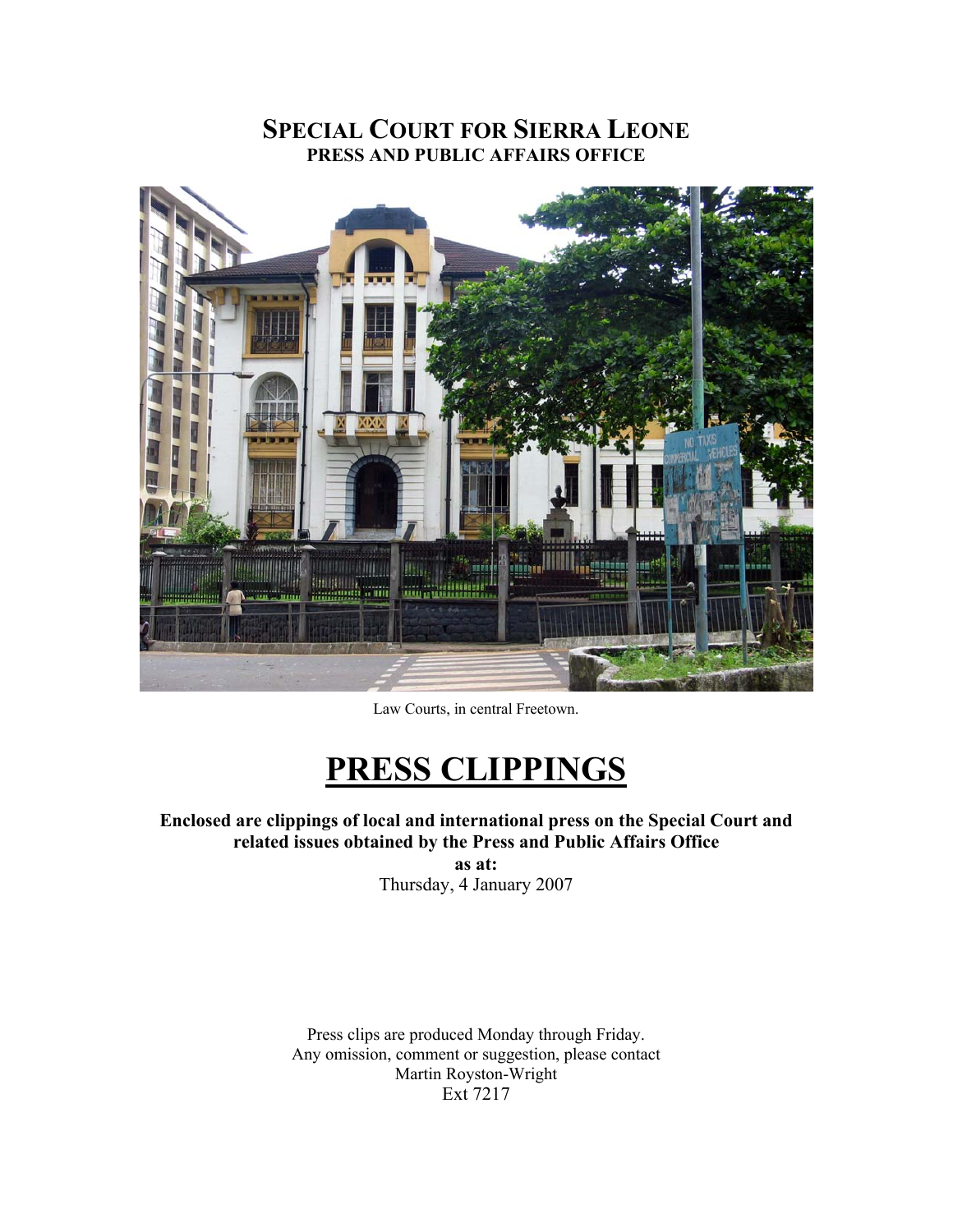| <b>Local News</b>                                                                                                                            |               |
|----------------------------------------------------------------------------------------------------------------------------------------------|---------------|
| No local newspapers have been published this week, as members of the Sierra<br>Leone Vendors Association have declared their annual holiday. |               |
| <b>International News</b>                                                                                                                    |               |
| UNMIL Public Information Office Media Summary / UNMIL                                                                                        | Pages 3-5     |
| A Gallows in Baghdad: International Justice in 2006 / Jurist Legal News                                                                      | Pages 6-8     |
| Diamonds are a Ghoul's Best Friend / Segye.com                                                                                               | Page 9        |
| It Was Not a Good Year for Ruthless Oppressors / The Record.com                                                                              | Pages $10-12$ |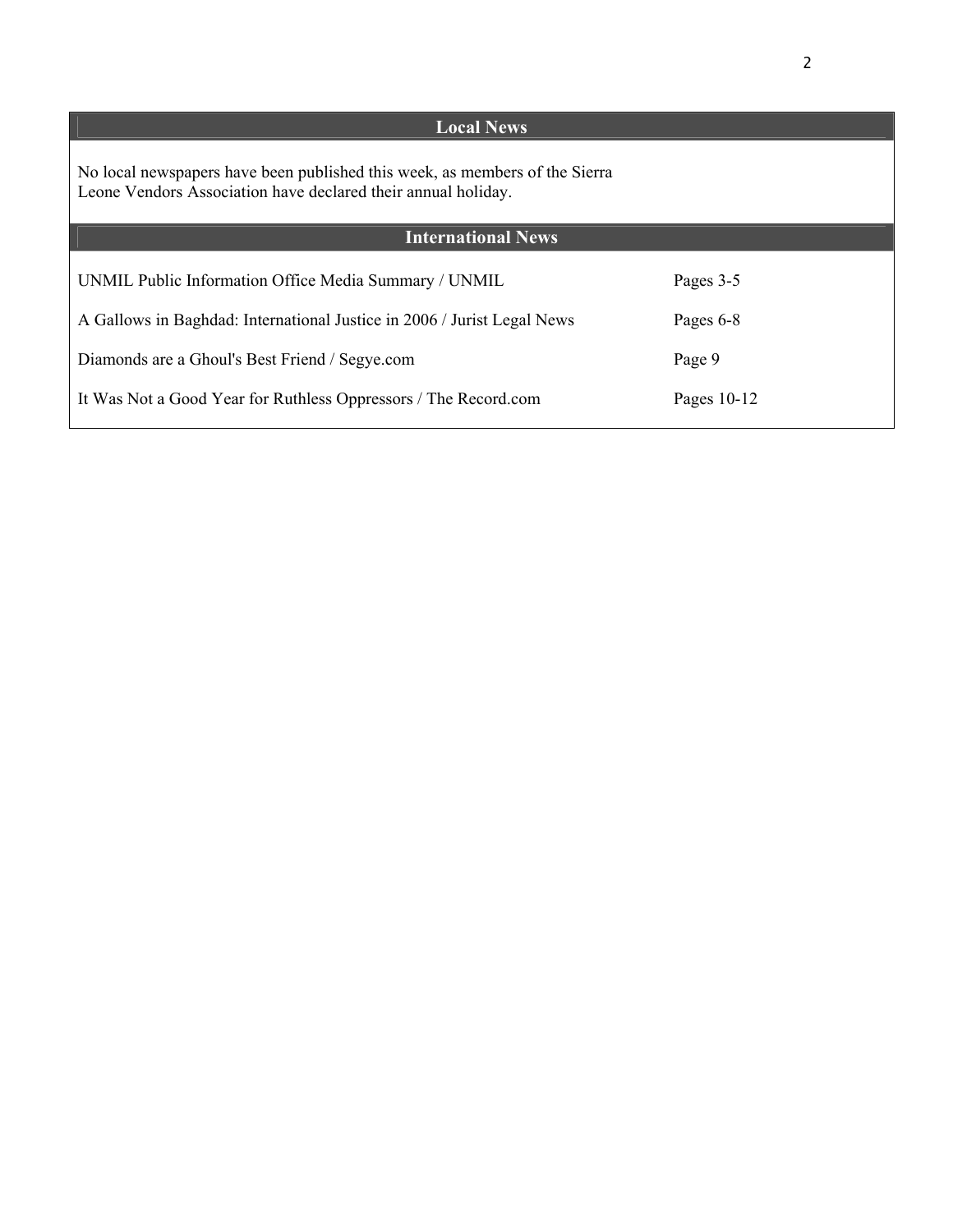

United Nations Mission in Liberia (UNMIL)

### **UNMIL Public Information Office Media Summary 3 January 2007**

*[The media summaries and press clips do not necessarily represent the views of UNMIL.]*

# **International Clips on Liberia 'DON'T TURN YOUR BACK ON MY COUNTRY'**

Source: THE INDEPENDENT Date: January 03, 2007 --For a democratically elected leader, Liberia's President Ellen Johnson-Sirleaf's daily commute to work borders on the unusual. First come the armed outriders who order cars to the gutter. Then comes a blare of sirens as the President's convoy, complete with decoy limousine, barrels down the once-grand Tubman Boulevard. Nigerian United Nations soldiers armed with heavy machine guns take up the rear: the international community is taking no chances with Liberia's best hope of democratic leadership in decades.

# **Two failed states, united by a common grievance**

Source: THE INDEPENDENT Date: January 03, 2007 --On the face of it, Somalia and Liberia have a considerable amount in common. Both nations, on either side of the African continent, have been classic "failed states". Somalia has been in anarchy for the past 15 years. For much of that same period, a vicious civil war has been tearing Liberia apart. Both countries also seem to be emerging from that chaos. The Liberian dictator, Charles Taylor, has been ousted and a US-educated economist, Ellen Johnson-Sirleaf, elected as President a year ago. In Somalia, the internationally-recognised government swept into the capital, Mogadishu, last week with the military support of neighbouring Ethiopia.

#### **International Clips on West Africa Sofla's New Year Message to Christians And Muslims**

Jan 02, 2007 (The Independent/All Africa Global Media via COMTEX) --As Sierra Leoneans celebrated both the Muslim event of Eid ul Adha, (on December 30) Christmas and New Year, the Cultural Consul of the Embassy of the Islamic Republic of Iran in Sierra Leone Mohamed Reza Gezel Sofla has urged both Muslims and Christians to inculcate the good virtues of Jesus Christ and Abraham. Eid -ul- Adha is a period during which Mulims make sacrifices in observance of the covenant Abraham made with God. It is also a period during which pilgrims perform certain rites in the Holy Land of Mecca in Saudi Arabia.

# **Abidjan gourmets, deprived of game, turn to cat**

ABIDJAN, Jan 3, 2007 (AFP) - As his clients watch impatiently, Nicolas Guede, better known in his working class Yopougon neighbourhood of Abidjan as Dabou Tcheke, wields his cleaver with the skill of a Chinese chef to slice and dice a cat. The animal will be seasoned and cooked in a spicy soup and Dabou Tcheke warns his eager onlookers that the dish has already been booked, brushing away swarms of flies anxious to share it. Among those disappointed is Leon Sery, 36, a regular client and a fan of cat, "better than beef or chicken" in his informed opinion. "Here in Abidjan it is hard to get hold of game. But the taste of cat reminds me of that of the brown owl we used to eat in the village," says Leon, who comes from the west of the country.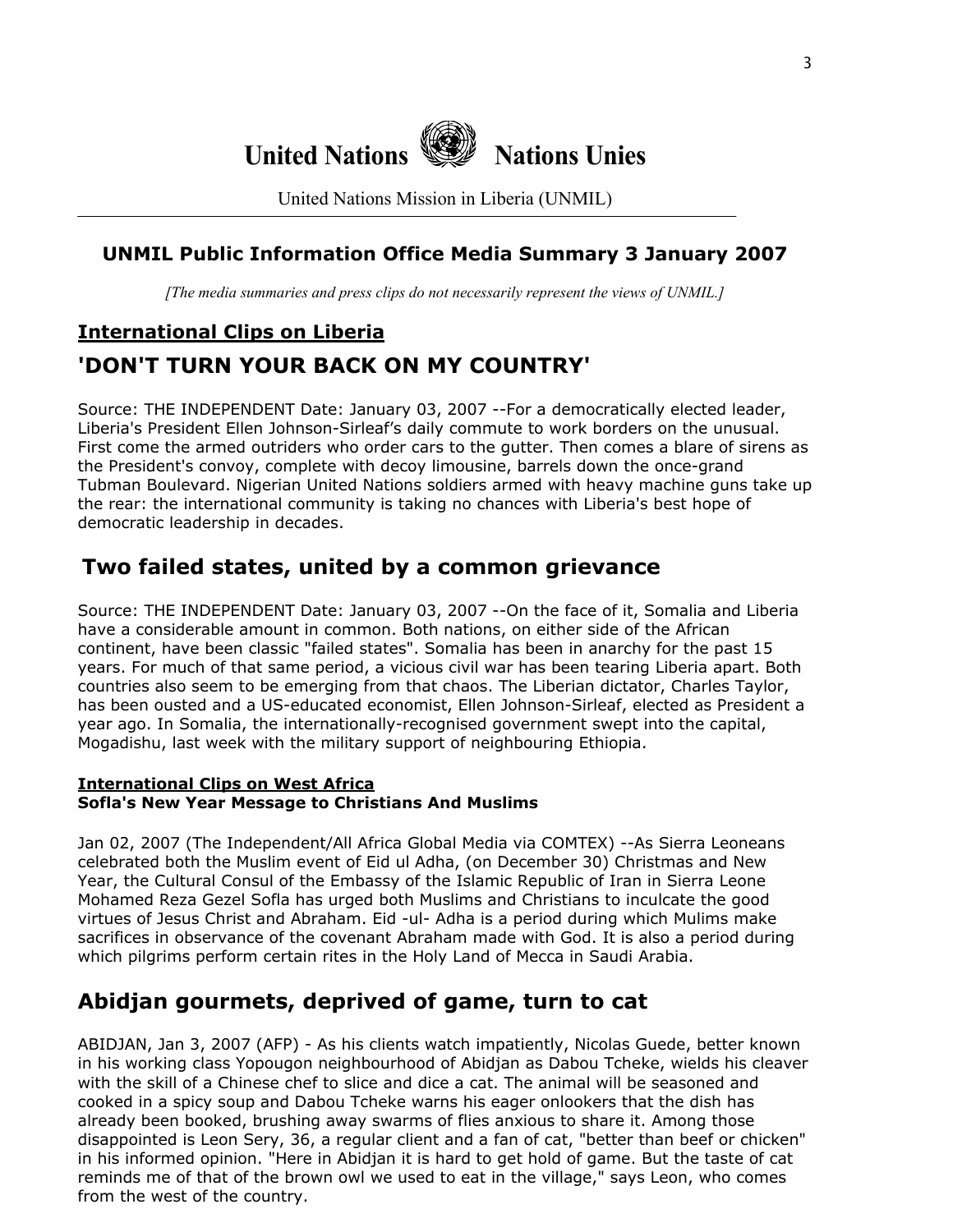### **Children escape human traffickers in Mali**

SANAKOROBA, Mali, Jan 2, 2007 (AFP) - A group of children apparently being trafficked from Mali for menial work in Ivory Coast were rescued after passers-by were alerted by their cries, witnesses said on Tuesday. "It was the cries of the children from a small lorry... that attracted our attention," Saliou Diarra, a local teacher, told AFP in a village south of the Malian capital Bamako. "There were 11 children crammed in the vehicle headed for Ivory Coast." Two men managed to flee but the driver, who was apprehended, confirmed that the children were being trafficked from Bamako and was headed to Ivory Coast where they were to work on farms or as domestic servants, two other witnesses told AFP.

# **Ivory Coast Rebels Reject Peace Talk Proposal**

By Kari Barber Dakar *02 January 2007*

Rebels in Ivory Coast have rejected President Laurent Gbagbo's proposal to hold direct peace talks without the involvement of international agencies. A rebel spokesman says they will not sidestep the process laid out by the U.N. Security Council. Kari Barber reports from our regional bureau in Dakar. Ivory Coast rebel leader Guillaume Soro released a New Year's statement saying he will not accept President Laurent Gbagbo's bid for direct dialogue with the rebels.Observers say Mr. Gbagbo's offer, made in a December 19 address, snubs U.N. peace efforts to reunite the country.Rebel spokesman Siratigui Konate says he believes a U.N. resolution adopted in November provides the only viable framework for peace talks with the government. The resolution gives interim Prime Minister Charles Konan Banny a bigger role in reunifying Ivory Coast and organizing elections set for October.

### **Local Media – Newspaper**

#### **Liberia and America in Big Economic Partnership**

*(The Analyst, Heritage and The Informer)* 

- The President of the United States, George W. Bush last Friday signed the eligibility provision for Liberia's qualification for the Africa and Opportunity Act (AGOA) with the U.S.
- The signing of the act would pave the way for Liberian goods to be exported into the U.S. markets as of 1 January.
- Presidential Spokesman Cyrus Badio said President Bush's decision to sign the act was a direct result of one of President Ellen Johnson-Sirleaf's visits to America.

#### **Police to Remove Tainted Glasses from Vehicles Soon**

*(Heritage)* 

- Police Spokesman Alvin Jask said on Tuesday that the Police will this week commence an exercise to remove all tainted materials from vehicles plying the streets of Monrovia and other parts of the country.
- Mr. Jask said that the exercise is on the grounds that "dangerous things are taking place in some vehicles bearing tainted glasses."

#### **Liberian in US Want Bryant and Ex-Warlords Arrested**

*(The Forum)*

• [sic:] A concerned Liberian resident in Minnesota, USA, Mrs. Helena Livingstone, said former warlords and officials of the Gyude Bryant-led interim government should be arrested for allegedly stealing public money.

#### **Ivorian Rebels Want Cestos Bridge Rehabilitated to Promote Trade**

*(The Forum)*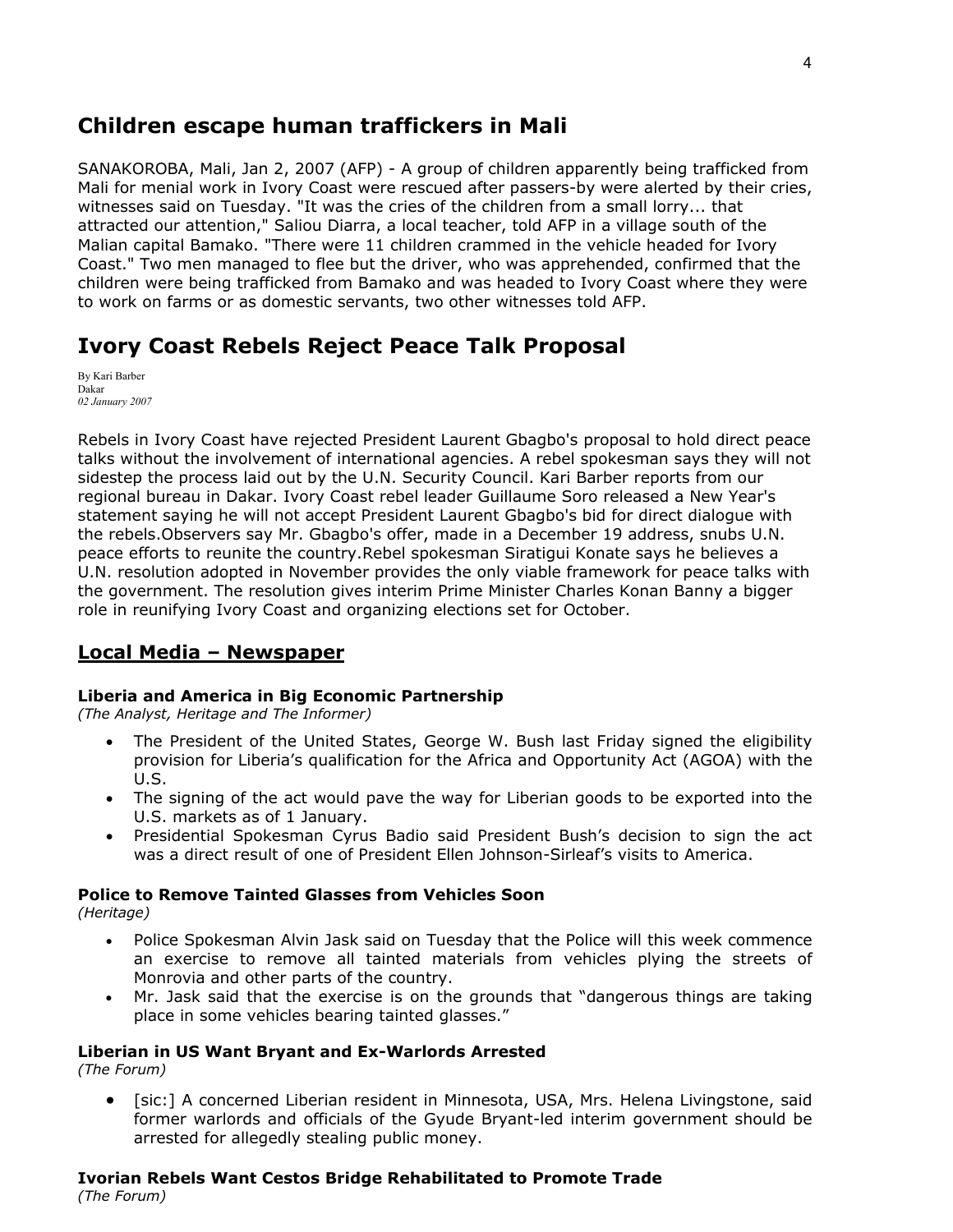- [sic:] The New Forces rebels occupying the western region of Cote d' Ivoire and the citizens of Loguatuo in Gbehlay Geh District, Nimba County, are said to be discussing issues regarding the reconstruction of the Cestos Bridge linking Loguatuo and Danane.
- The Immigration Commander and Chairman of the Joint Security at Loguatou, Colonel Simler Zeanbo, told journalists recently that the residents of Loguatuo and the New Forces rebels commander of the Danane Region only known as Suahgeeh, have been holding talks to begin the process leading to the rehabilitation of the bridge between Bainta in the Ivory Coast and Loguatuo in Liberia in order to promote border trade.

#### **Local Media – Radio Veritas** *(News monitored today at 9:45 am)*

#### **War Crimes Court Advocacy Group wants President Johnson- Sirleaf Impeached**

- In a release issued in Monrovia yesterday, a group advocating for a war crimes court in Liberia said it has petitioned the National Legislature to prepare an impeachment Bill for President Ellen Johnson-Sirleaf for alleged rampant corruption in government.
- The group cited the President's "Christmas Gifts" to the media, the printing of additional banknotes, corruption claims at the Governance Reform Commission, the controversial crude oil deal and government's failure to prosecute officials dismissed on corruption allegations in the country as reasons why it wants the President impeached.
- The group said it would host a peaceful demonstration in Monrovia on January 15, to pressurize the Legislature to submit to its quest. *(Also reported on ELBS and Star Radio)*

#### **Police Ultimatum to Marketers Expires Today**

- A seventy-two hour ultimatum by the Liberia National Police for marketers and street peddlers to return to designated markets sites ends today, Wednesday.
- Police authorities yesterday warned marketers and street peddlers who took to the streets during the holidays to begin leaving and said its units will be reinforced to ensure they meet today's deadline.

*(Also reported on ELBS and Star Radio)*

#### **President Johnson-Sirleaf Issues Two Executive Orders**

- An Information Ministry release said that President Ellen Johnson-Sirleaf has issued Executive Order numbers 6 & 7 banning the illegal use of fire arms and establishing the Liberia Macroeconomic, Analysis, and Capacity building Project (LINCPA).
- The release said the Project would be responsible to formulate the country's macroeconomic policy while Executive Order number six seeks to establish a fire free society until the security situation permits the introduction of appropriate and effective registration of private individuals to possess fire arms, weapons and ammunitions.

# **Star Radio** *(News culled from website today at 09:00 am)*

#### **Former Lawmakers Converge On Finance Ministry to Demand Salary Arrears**

- Members of the Fifty-first Legislature yesterday converged on the office the Deputy Finance Minister for Revenue and Debt Management to demand some four point five million United States dollars as salaries and other benefits owed them by the Taylor's regime.
- The spokesman of the former Legislature, Mr. Martin Kerkulah, said they would continue their protest by taking permanent residence at the Finance Ministry until government sees reasons to address their plight.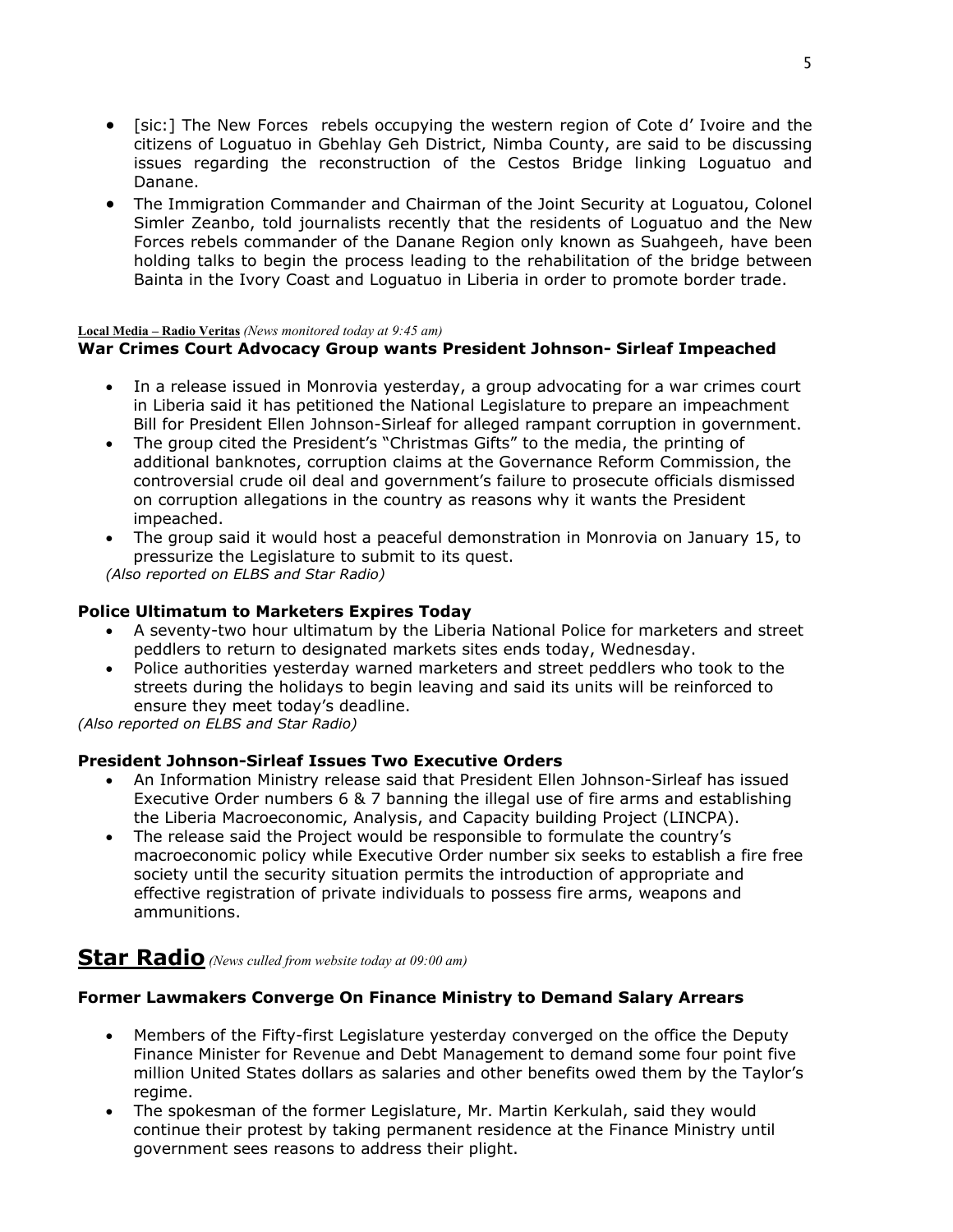### Jurist Legal News and Research Wednesday, 3 January 2007

Opinion

#### **A Gallows in Baghdad: International Justice in 2006**

JURIST Contributing Editor **[David Crane](http://www.law.syr.edu/faculty/facultymember.asp?fac=152)** of Syracuse University College of Law, former Chief Prosecutor for the UN Special Court for Sierra Leone, says that the execution of Saddam Hussein for crimes against humanity brought to a close a watershed year for international justice characterized by only tempered success...



**A** trapdoor in Baghdad swung open on December 30, 2006, dropping to his death the convicted and condemned war criminal Saddam Hussein. In some sense, with this execution, the end of mankind's bloodiest century ended. During the 20th century, it is estimated that 215 million human beings perished, 135 million at the hands of their own governments. The likes of Hussein were a scourge upon that century. Importantly, this sad and tragic chapter in history was closed not by force but by the law. The trial of Hussein for the Dujal massacre was rough justice, but justice nonetheless. Is this a harbinger for the 21st century? Will the standard be that the law will bring down tyrants or will it be

something else? The record is mixed, the way uncertain indeed, yet the year 2006 augers well for the future of the rule of law. How so?

Slobodan Milosevic died in custody, under indictment and on trial for war crimes and crimes against humanity. With his death, ended the long and drawn out agony of a trial that showed the world the monster that he was. This trial exposed the strengths and weaknesses of international criminal law. From this years-long trial will come lessons learned that will assist the advancement of the practice. The world faced down the butcher of the Balkans, the first head of state to be tried for war crimes and crimes against humanity.

Charles Taylor, the first head of state in Africa indicted for war crimes, was handed over by an African head of state to an African based international tribunal via an African country for war crimes and crimes against humanity. As his helicopter touched down at the tribunal's compound in Sierra Leone, a country he personally destroyed, thousands of Sierra Leoneans cheered in the hills surrounding the compound. As he entered the court room several days later to be arraigned on those war crimes and crimes against humanity, Africans came to know that their lives mattered and that cynical African leaders could no longer take for granted their power. The beast of impunity was leashed in West Africa, and perhaps, over time, the continent.

6

Augusto Pinochet died a disgraced outlaw in his own country that he kept in utter terror for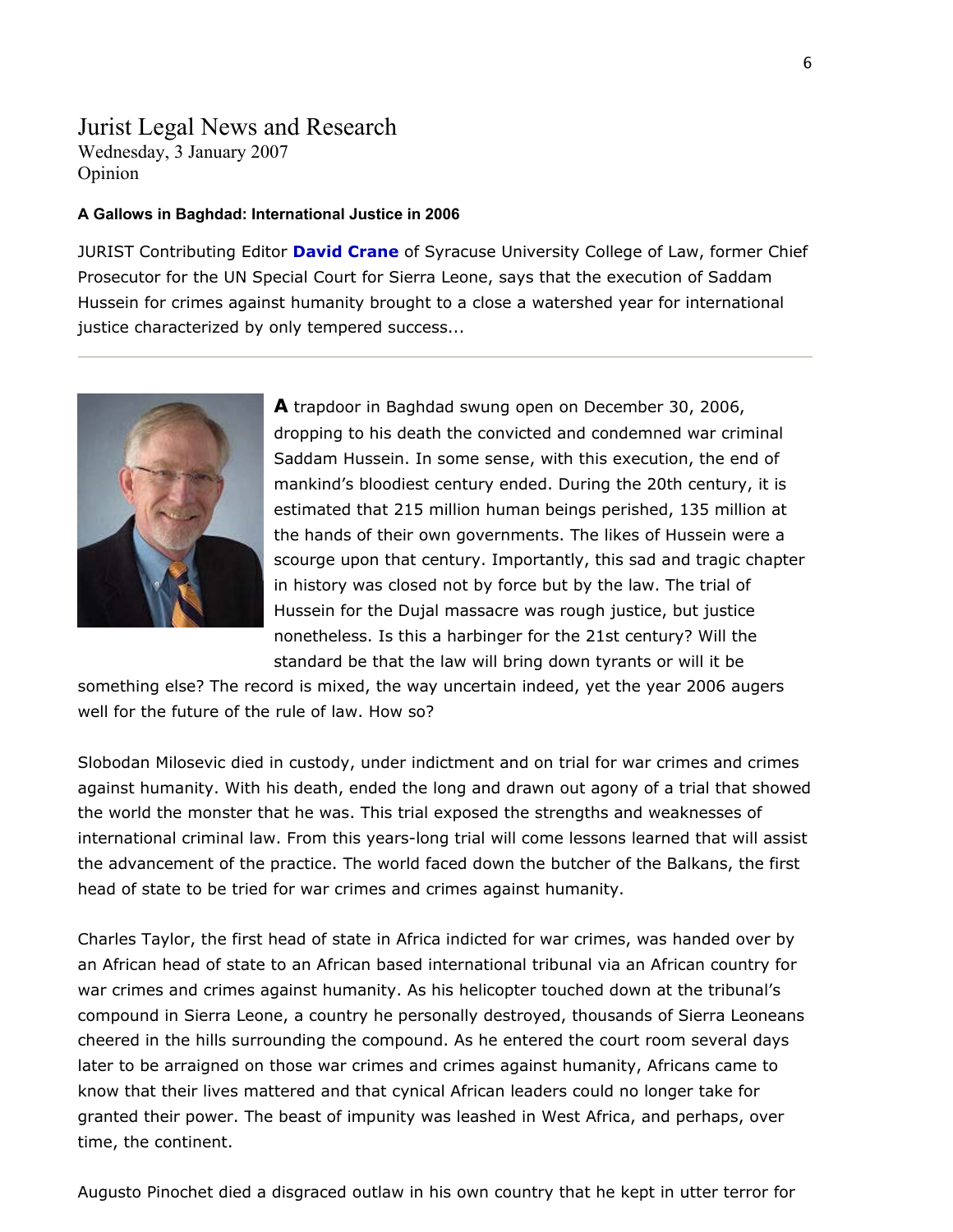decades. Chileans sent a powerful signal to their government and to all of South America that the old ways of absolute power are no longer acceptable. His passing reflects the end of centralized power in a dictatorial regime, bolstering the concept of good governance in Chile and within Latin America.

Saddam Hussein was tried, convicted, and executed by an American-backed Iraqi court set up to prosecute his regime for the deaths of his own people. Though the process followed Iraqi criminal law, the specter of justice delivered so swiftly by the Iraqis will always be an asterisk next to this court from an international point of view. As he was led to the gallows, the manner of his execution also showed the indignity by which he died as political partisans shouted insults. In some sense that execution was a final reflection of the sloppy mix of law and politics that floated around that Iraqi court. History will tell whether justice was done. All in all, the law prevailed.

Yet there are wrinkles related to international criminal justice in 2006:

Darfur is the festering and fetid wound that exposes the cynical politics that surrounds international criminal justice. With the limited successes at the end of the last century and the beginning of the 21st century, Darfur reminds us that the path of justice is rocky, strewn with practical and political obstacles that highlight the reality of how politics plays out along with justice at the international level.

In the former Yugoslavia, Messrs. Karadzic and Miladic continue to hide behind the protection of the Serbs, in some way hiding in plain sight. Their continued freedom will keep the tragedy of the Balkans an open chapter in a sad book of agony and horror. Without their handover for trial at The Hague, that tribunal's work will be incomplete. Closure and reconciliation continues to be fleeting for the victims.

The world's superpower, the United States, has stepped away from its responsibility of conducting its military operations in accordance with international standards and this administration is openly attacking the international criminal law regime set up by the Rome Statute. Without the moral leadership of the United States the global effort to face down impunity and international terror will continue to struggle. Only through the rule of law can this so-called ideological struggle against these terrorists be successful.

International justice is as much a political act as it is a legal process. The legal act can only take place after the political one is complete, which can be awkward and unsure to say the least. Darfur is just such an example, as well as Charles Taylor's sanctioned exile for three years. However, the international community is putting together a political framework which may allow the condition for justice to take place for the victims in Darfur; and the international community finally moved efficiently in March of 2006 to hand over Charles Taylor to the Special Court for Sierra Leone as the political atmosphere cleared for that to happen. He awaits trial in this spring, the first African head of state ever to be indicted for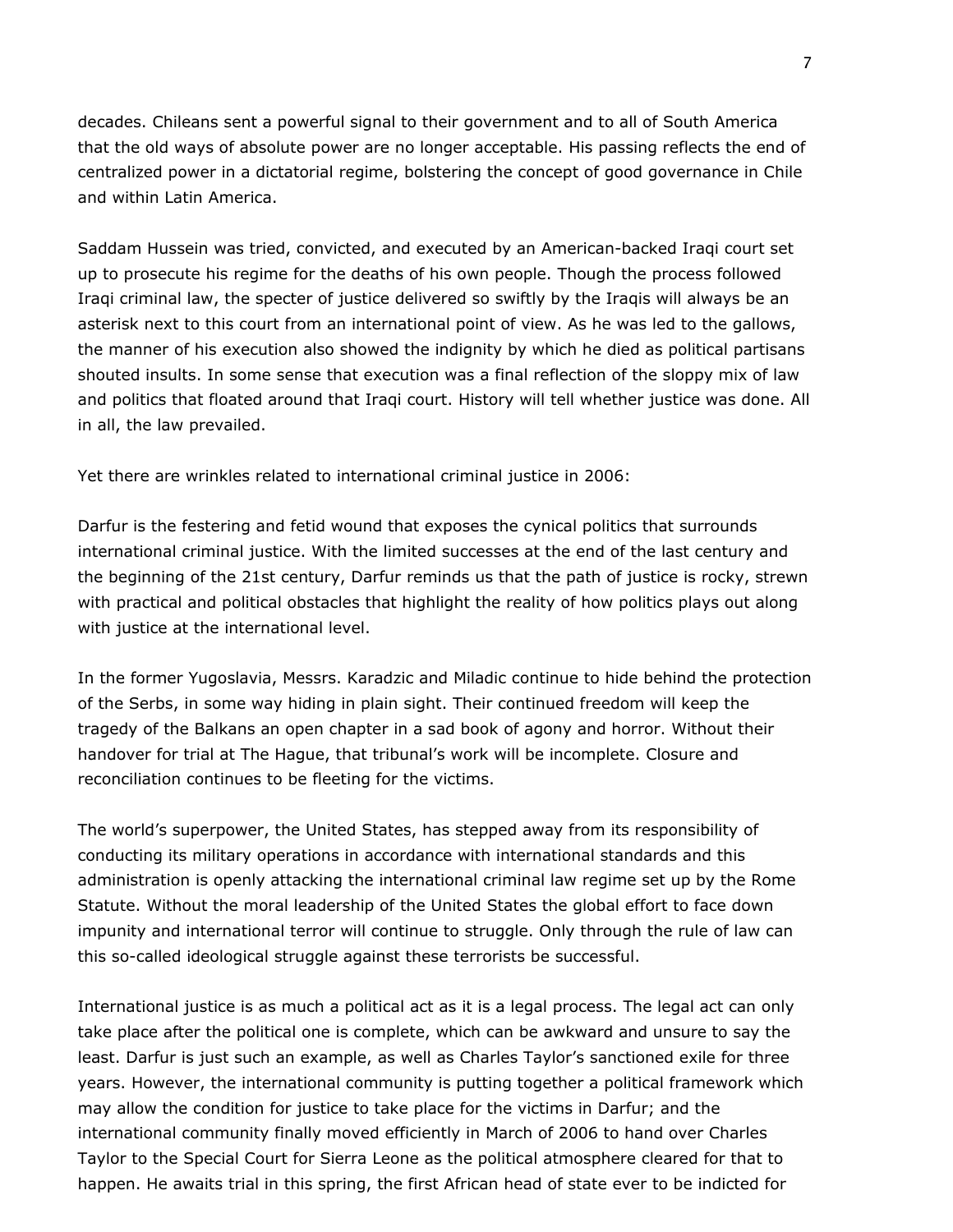violating international humanitarian law.

Despite this, mankind, in general, recognizes that impunity must be faced down wherever it rears its ugly head, of that I am now convinced. Nothing that civilization has done related to atrocity has been precise, yet today we tend not to look the other way, but to act. Historians will look at the beginning years of this century, particularly 2006, with mixed feelings on how the international community dealt with atrocity. All in all, with the benefit of 20/20 hindsight, it will either be the beginning of a new dawn for international humanitarian law or a more bleak future. Only time will tell. Regardless, 2006 will be looked on as a watershed year in the evolution of justice at the international level.

*David M. Crane is a professor at Syracuse University College of Law, and former founding Chief Prosecutor for the UN Special Court for Sierra Leone (2002-2005).*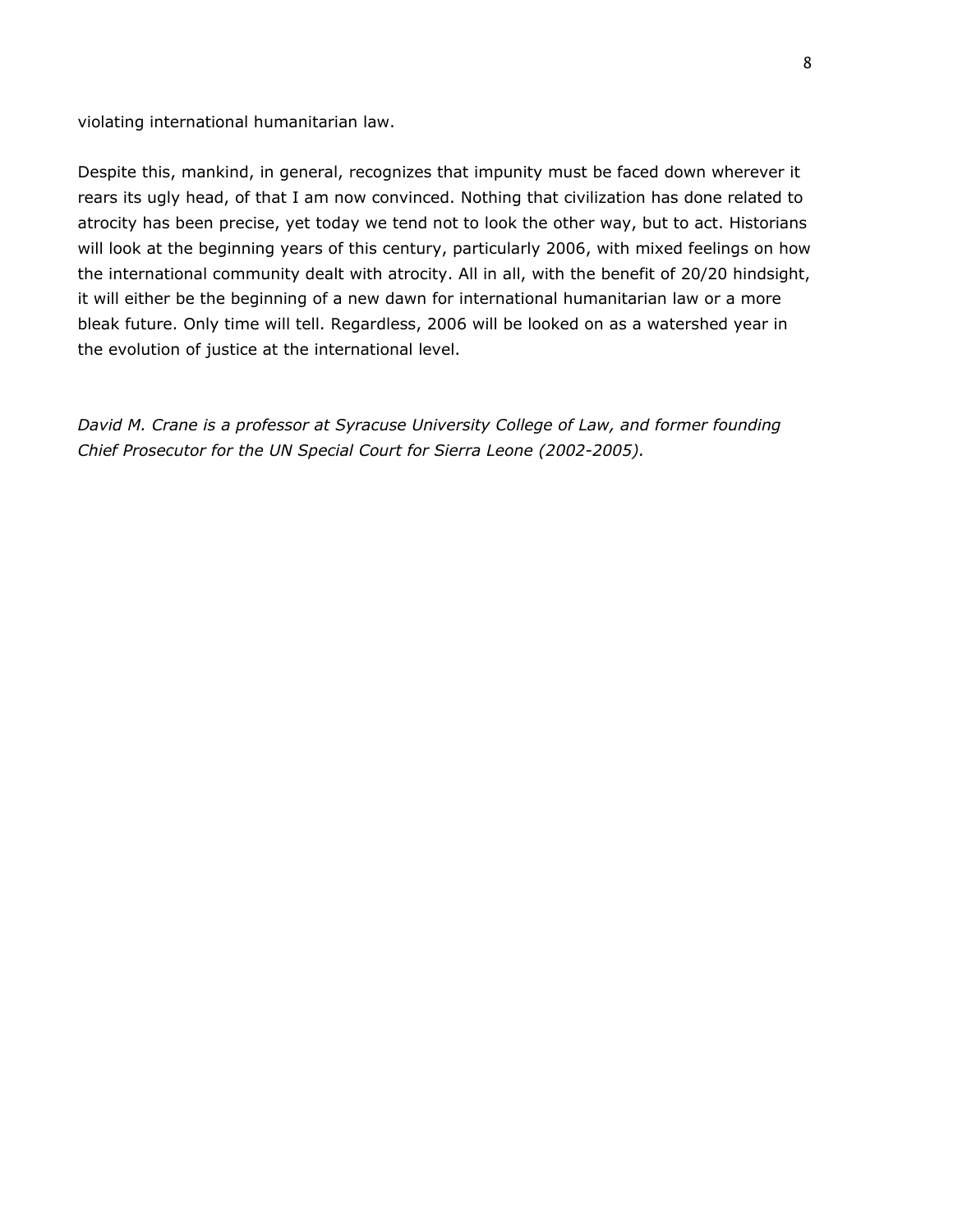# Segye.com (세계일보 – South Korea)

Thursday, 3 January 2007 http://www.segye.com/Service5/ShellView.asp?TreeID=1184&PCode=0007&DataID=200701031327000063 Opinion

### **Diamonds are a ghoul's best friend**

By Clarence Page (syndicated columnist)

Rory Anderson, a senior Africa policy adviser in Washington for World Vision, a Christian aid and development organization told me she had no problem believing the cruelty less-tutored viewers might find too bizarre to comprehend in the new movie "Blood Diamond," an adventurein-Africa thriller starring Leonardo DiCaprio. Having seen the film in a special preview, she said she appreciates its "realism."

With its Hollywood star power, "Blood Diamond" also offers a welcome public education in the illegal "blood diamonds" or "conflict diamonds" trade. That's the United Nations' term for uncut gems that rebel militias illegally traffic to pay for their wars, quite often against innocent civilians.

The conflict in Sierra Leone, with its well-publicized amputations of men, women and children's hands and feet, looked like a war but it was also a big jewelry heist, a bloody fight for diamond mines and their easy-to-hide, easy-to-smuggle gems.

Indeed, it is important that Americans, who buy more than half of the world's diamonds, know where the glimmer on their pinkies or earlobes may come from.

The Sierra Leone war depicted in the movie officially ended in 2002. But similar battles for illegal diamonds continue in remote areas of the Congo and Ivory Coast, among other troubled spots.

Unfortunately, a September report from the U.S. Government Accountability Office confirmed that smugglers easily penetrate the supply chain with diamonds, which are small, portable and invisible to airport metal detectors.

And too many jewelers still give you a blank stare if you ask for diamond certification. When Amnesty International and the Global Witness two years ago surveyed 246 stores in 50 cities, 110 shops refused outright to take the survey.

Since 99 percent of the industry's \$60 billion annual trade is believed to be legal, aid groups like Global Vision are not calling for a boycott of all diamonds. After all, most residents of diamondmining regions are desperately poor and need the income and development legitimate mining can bring.

Evidence gathered by the United Nations Special Court in Sierra Leone indicates some illegal diamonds from that country fed the coffers of al Qaeda and other international evildoers before the September 11, 2001, attacks. To paraphrase an old song, diamonds can be a terrorist's best friend, too.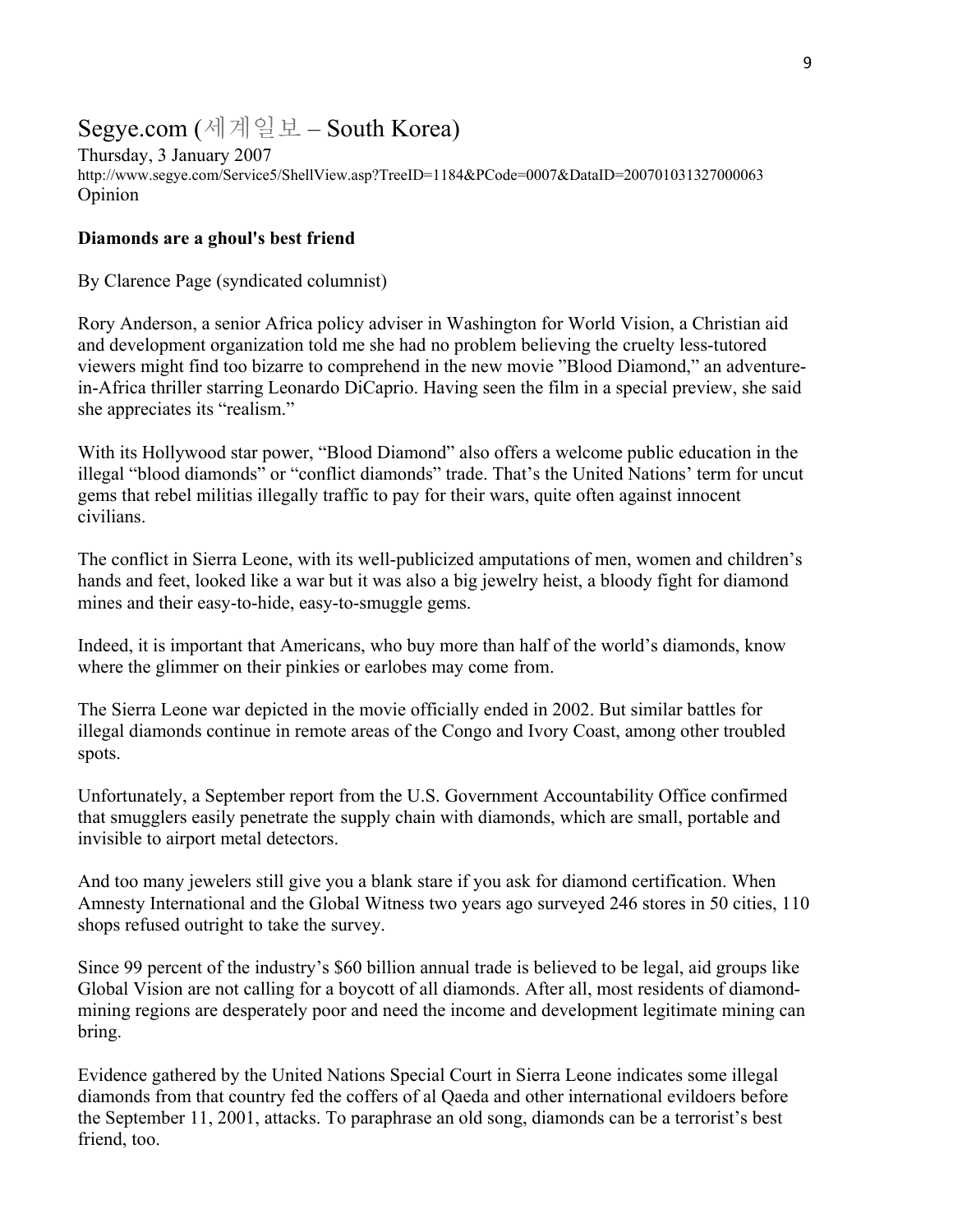### The Record.com Wednesday, 3 January 2007 **Opinion**

#### **It was not a good year for ruthless oppressors**

The death of Augusto Pinochet, the former Chilean dictator whose secret police killed and tortured thousands of dissidents, helped seal 2006 as the most fateful year for war criminals and other human-rights violators since the Nuremberg trials of 1946. At the same time, the docket of human-rights crimes is growing larger and more ill-defined than ever.

Just as the nature of human-rights violations is evolving, so must the international community's response. The International Criminal Court at The Hague, in the Netherlands, will need extra resources to handle all its cases and adjudicate the messier ones. And regional and national courts deserve more support, because they are closest to the complexities on the ground. This year's successes should boost the world's momentum, even as human-rights matters are growing more complicated.

Consider, first, the relative clarity of the accusations against those heads of state who met their fate or had charges brought against them this year.

At the time of his death, Pinochet faced unambiguous charges of ordering his secret police to kill at least 3,197 people and torture about 23,000. He died less than three months after Chile's Supreme Court lifted the immunity that had been protecting him.

Like Pinochet, Slobodan Milosevic died this year before the end of his trial. Also, like Pinochet - but on a larger scale -- Milosevic controlled a large military and police operation that was responsible for many of the 200,000 deaths in the former Yugoslavia during his reign.

Saddam Hussein, by contrast, lived to see his sentence, and the charges against the former Iraqi president have been as unambiguous as those against Pinochet and Milosevic.

Saddam, always in strong control of the Baath Party and Iraqi armed forces, had been sentenced Nov. 6 to hang for crimes against humanity in the execution of 148 men and children from the Iraqi town of Dujail in 1982. Iraq's appeals court upheld the ruling on Dec. 26.

Also in 2006, Charles Taylor, the former Liberian dictator, was captured and sent to The Hague.

Additionally, former Ethiopian leader Mengistu Haile Mariam was found guilty, albeit in absentia, of genocide after the 12-year trial of one of Africa's bloodiest governments ended.

That Pinochet, Milosevic and Saddam all met their fates -- and that many others are being brought to trial -- might suggest that the world is finally catching up with its war criminals and humanrights violators.

But these are the faces of yesterday's criminals. Those yet to meet justice are a different lot: greater in number and more difficult to define and prosecute.

First, governments have found a way to blur their connections with killers and rights abusers, particularly in poor countries.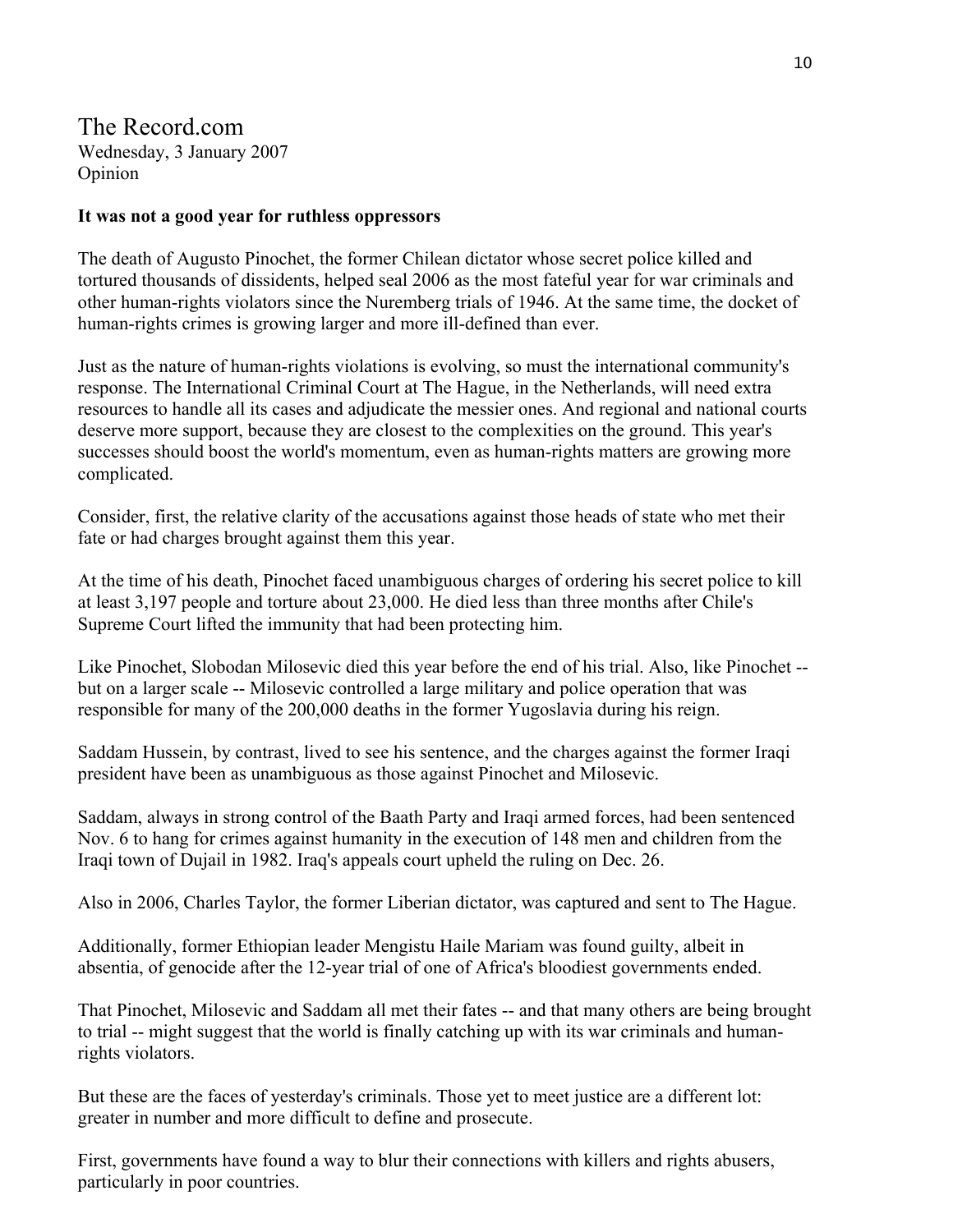In Sudan, government officials repeatedly deny that they support the Janjaweed militias that have killed roughly 200,000 civilians in Sudan's Darfur region and displaced several hundred thousand more. And, yet, the Sudanese government is widely believed to arm and otherwise back the Janjaweed.

Until Alvaro Uribe became Colombia's president in 2002 and empowered his armed forces, that country's administrations relied heavily on paramilitary groups to battle the leftist FARC insurgency. These paramilitary groups often engaged in more egregious killing and torture than the FARC rebels.

In the Democratic Republic of the Congo, as many as six African countries have at times backed proxy militias in a struggle for power and natural resources. Those militias have contributed to a large share of the four million deaths in Congo since 1998.

More complex than these blurry relationships between governments and war criminals is the growing number of collapsed states. In these places, warring clans and ethnic groups account for most war crimes. Leaders of such groups are diffuse, and the killers often act independently.

In the past decade and a half of near-anarchy in Somalia, warring clans have engaged in "killings and reprisal killings of clan opponents, cases of kidnapping as well as detention, and torture and ill treatment of prisoners,'' according to a British report.

At the same time, reverberations were still being felt this year from the worst genocide of the 1990s. Simon Bikindi, a famous Rwandan singer, faces charges for writing lyrics that allegedly incited mass killings in 1994. Joining Bikindi on trial at the International Criminal Tribunal for Rwanda are journalists and religious leaders, along with military commanders and politicians.

The Rwanda tribunal can't handle all the charges, because so many Rwandans led or joined the militias. Now neighbours are trying neighbours in a system called gacaca, which models itself after a traditional form of village-based justice.

Unfortunately, most crimes against humanity don't lend themselves to such creative, grassroots justice. Instead, the international community must seek strategies to identify and try war criminals and their backers in places such as Sudan, Somalia, Congo, Colombia, and, more recently, Iraq and Afghanistan.

Without more global attention and innovation, this year's successes are unlikely to be repeated. The International Criminal Court and related institutions at The Hague can't solve every problem, so regional courts, such as the Inter-American Court of Human Rights, may deserve more support.

Investment in national judicial systems would help, too, because local courts can best revise immunity laws as well as rebuild citizens' faith in local institutions.

Given all the human-rights abuses in weak and failed states, centralized institutions will need more resources and expertise.

For its part, the U.S. could boost the world's momentum -- and its own moral capital -- by ratifying the International Criminal Court.